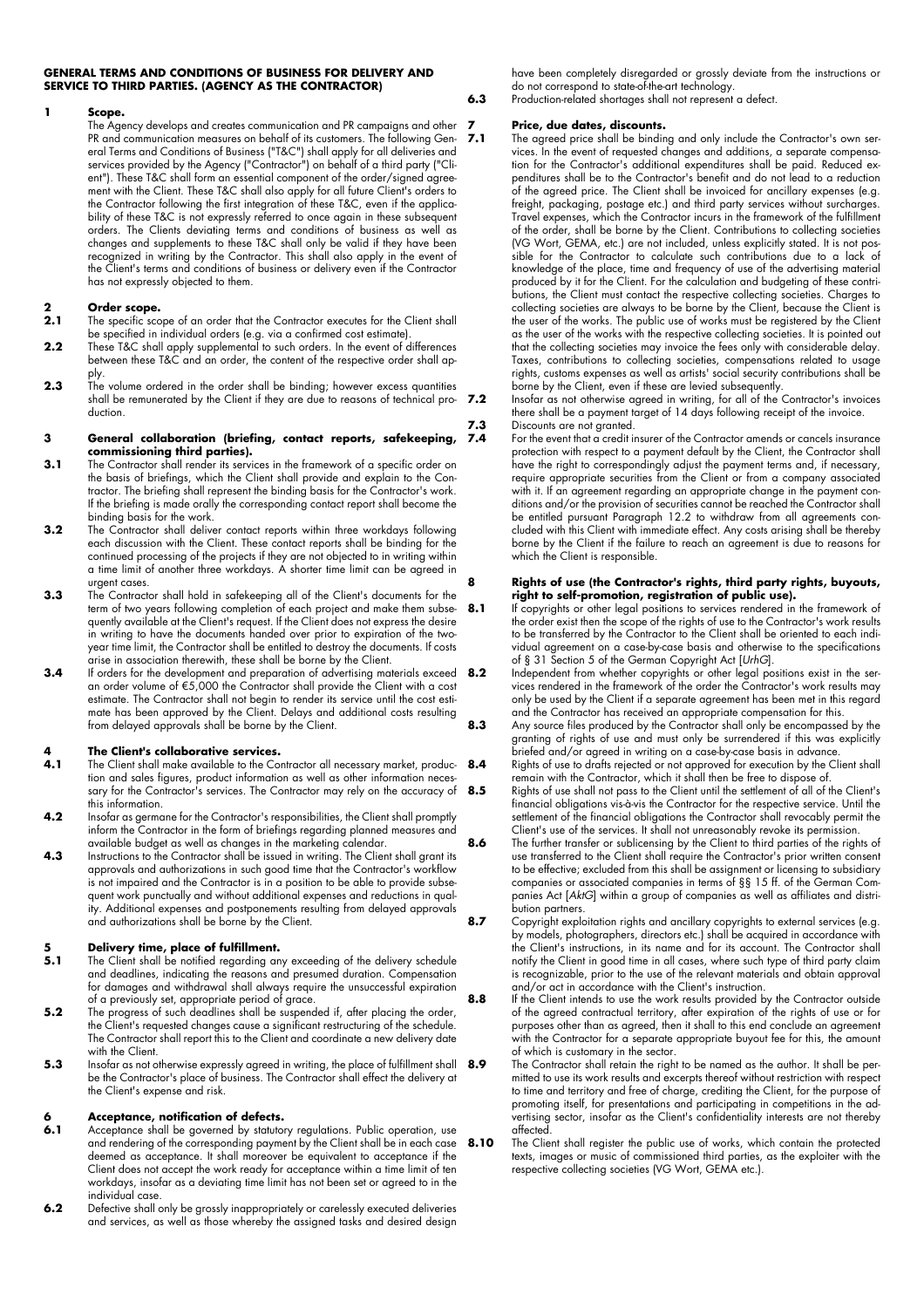## **9 Confidentiality, information security, data protection.**<br>**9 1** Working documents works and all information regarding the re-

- Working documents, works and all information regarding the respective other party becoming accessible in connection with the order shall be treated with the utmost secrecy. The confidentiality obligation shall end five years following the project's conclusion.
- **9.2** In the event of an unauthorized outflow of or access to confidential Information belonging to the Contactor as well as in case of all other information security incidents, the Client shall inform the Contractor immediately and in detail via email to security@group-services.com.
- **9.3** The confidentiality obligation pursuant Paragraph 9.1 above shall only not be applicable if and insofar as the relevant information is demonstrably generally known or becomes known at no fault of the other party or is or was lawfully acquired from a third party or was already lawfully in the other party's possession. The respective party shall bear the burden of proof of prior knowledge.
- **9.4** The parties shall treat all data protection relevant information corresponding to data protection law provisions. Insofar as necessary, they shall conclude a separate Data Processing Agreement (DPA) [*AVV*], in accordance with § 62 of the new German Federal Data Protection Act [*BDSG-neu*] and/or Art. 28 of the General Data Protection Regulation (GDPR) [*DSGVO*].

#### **10 Liability, standard of liability, release, vicarious agents and other third parties, Production Risk.**

- 10.1 The liability of the Contractor, its representatives and vicarious agents for slightly negligent breaches of obligations shall be excluded with the exception of breaching essential contractual obligations (so-called cardinal duties, i.e. duties without whose fulfilment the due and proper execution of the contract is not possible at all and upon compliance wherewith the other party may normally rely) as well as injury to health, limb and life. The liability of the Contractor, its representatives and vicarious agents shall be limited to settlement of direct damages that are contractually typical and foreseeable for the type of service. It shall particularly not be liable for a loss of profit. Apart from that, its liability shall be limited to the respective project remuneration which it receives from the Client.
- **10.2** The Contractor shall be obligated to carry out the work assigned to it with professional and commercial diligence to the best of its knowledge and in consideration of generally recognized advertising principles.
- **10.3** With this duty of diligence the Contractor assures that the advertising materials and measures it has produced do not infringe third party rights, insofar as notice is not otherwise given pursuant Paragraph 10.5. Expressly excluded from the above assurance shall be third party patent rights. The Client shall otherwise bear the legal liability for legal permissibility.
- **10.4** The Contractor shall not be liable for the Client's advertising messages with respect to any product properties. The Contractor shall moreover not be liable for the permissibility of a use or its work results outside of the respective order territory, for purposes other than as agreed, or if its work results have been changed by the Client. It shall likewise not be liable for the protectability by way of patents, copyrights, brand rights, industrial design patents or other protectability with respect to the services provided by it. In the framework of the development of brands the Contractor shall perform no concluding examination, however is willing to arrange this for the Client, if it does not wish to perform such an examination itself.
- **10.5** The Contractor shall notify the Client in good time regarding legal risks recognizable for a prudent advertising specialist. If the Contractor deems it necessary for a measure to be carried out to have an examination performed by a particularly qualified person or institution then the Client shall bear the costs following a consultation, if it does not wish to perform such an examination itself.
- **10.6** The Contractor shall release the Client from a legitimate demand by third parties, the rights of which were infringed upon contrary to Paragraph 10.3. This presupposes however, that the Client makes the Contractor aware of a claim, does not conclude any settlements with the respective claimant without the Contractor's consent and surrender the legal defense to the Contractor. Insofar as necessary, the Client shall additionally assign rights to the Contractor and appropriately support said party in the legal defense.
- **10.7** The Client shall release the Contractor from its own as well as third party claims, if the Contractor had acted at the Client's express request, although it had notified the Client regarding its concerns with respect to the permissibility of the advertising measures or the possibility of the breach of third party rights. The same shall apply for the permissibility to advertise brands, products and services, as well as material statements regarding the Client's products and services, to the extent these came from it. The Client shall release the Contractor from all claims by authors and third parties entitled to rights related to copyright in accordance with §§ 32, 32 a ff. of the German Copyright Act [*UrhG*], insofar as these third parties had been commissioned by the Contractor upon the Client's instructions.
- **10.8** A release shall in each case also include the costs for a necessary and appropriate legal defense of the respective party.
- **10.9** The Contractor shall be fully liable for its representatives and vicarious agents pursuant § 278 of the German Civil Code [*BGB*]. The Contractor shall assume no liability for the due fulfillment of orders by third parties, which are not the Contractor's vicarious agents, for the provision of its service obligations pursuant the order, beyond its duty of selection and monitoring obligation. Upon request it shall, however, assign to the Client all claims for compensation to which it is entitled vis-à-vis third parties and appropriately support it in the enforcement of these claims.
- **10.10** The Client agrees that that the production insurance policy purchased by the Contractor on behalf of Client and for the benefit of Client and Contractor will not cover losses due to delays, changes, cancellations, or other costs (e.g. additional costs resulting from travel restrictions) directly or indirectly arising out

of or related to the COVID-19 pandemic or other pandemics ("Pandemic Losses").

The Contractor will use commercially reasonable efforts in the benefit for Client to mitigate against Pandemic Losses. The Client agrees that it shall be liable for Pandemic Losses except to the extent such losses are caused by grossly negligence or willful misconduct of the Contractor.

The Contractor is obliged, in the sense of this duty to minimize damages, to keep as low as possible all losses to which it is entitled in connection with Pandemic Losses, and to work towards third parties involved in this respect.

If the Client commissions productions during the existence of a pandemic, this is done in the knowledge of the Client that unavoidable Pandemic Losses may occur.

#### **11 Social media services.**

- 11.1 If the Contractor provides social media services for the Client in the framework of the order it shall not be liable for malfunctions of the work results in particular if:
- 11.1.1 the storage, operation or the use of the work results is not executed corresponding to the Contractor's instructions,
- **11.1.2** the Client undertakes changes to the work results or combines these with another digital material without an agreement being reached in this regard,
- **11.1.3** the Client's hardware is damaged or
- **11.1.4** third parties have influenced (e.g. via viruses) the work results or the Client's hardware.
- **11.2** The Client is at liberty to proof that the malfunction was not caused by one of the reasons specified in Paragraph 11.1 and the work results were already defective upon transfer of risk.
- **11.3** The Contractor shall not be responsible for user-generated content on the social media platforms.

### **12 Withdrawal, termination for an important reason, execution.**

- **12.1** The Contractor can in particular withdraw from or terminate the order with immediate effect if the due execution of the order is thereby called into question that the Client has not only temporarily suspended payments, the Client has ceased its business operations or a significant part of its business operations or compulsory execution measures to collect payment obligations under this agreement have remained unsuccessful. The same shall apply if an application for opening insolvency proceedings is filed for the Client's assets.
- **12.2** The Contractor can immediately withdraw from the order if a payment default by the Client cannot or can no longer be insured on the side of the Contractor and the Client does not make advance payment within 21 days following the Contractor's written request or offer appropriate securities. During these 21 days all of the Contractor's obligations to commission third parties in its own name and for its own account shall be suspended if they are not associated with entirely insignificant expenses on the part of the Contractor.
- **12.3** Furthermore, the Contractor can in particular withdraw from or terminate the order with immediate effect if the due execution of the order is thereby called into question by a pandemic, whereby official warnings or official prohibits need not to be issued due to the pandemic.
- **12.4** The statutory rights to withdraw and extraordinary termination shall remain unaffected by the above Paragraphs 12.1, 12.2 and 12.3. If §§ 633 ff. of the German Civil Code [*BGB*] should be applicable to parts of the order or agreement the right of termination under § 649 of the German Civil Code [*BGB*] shall be limited to the existence of an important reason.
- **12.5** Termination must always be in writing.<br>**12.6** In the event of an ending of the gareer
	- **12.6** In the event of an ending of the agreement, all agreements concluded with the Client's consent shall be duly executed and invoiced by the Contractor and remunerated by the Client. In the event of termination of the agreement by the Client due to the existence of an important reason, the above shall only apply if the Client has urged the Contractor to continue providing its services.
- **12.7** In the event of a termination, the parties shall coordinate conduct vis-à-vis the press and the PR strategies, in order to avoid communications injurious to the business - also by third parties.
- **12.8** The effectiveness of the confidentiality obligation agreed in Paragraph 9 shall remain unaffected by a withdrawal or termination; this shall also apply with respect to any confidentiality agreements concluded outside of the order/agreement concluded with the Client.

### **13 Statute of limitations, off-setting, assignment, rights of retention.**

- **13.1** The Client's claims against the Contractor shall be subject to a statute of limitation of twelve months. Excluded from this shall be claims for grossly negligent or willfully caused damages, as well as claims for breaching essential contractual obligations ("cardinal obligations", i.e. duties without whose fulfilment the due and proper execution of the contract is not possible at all and upon compliance wherewith the other party may normally rely) and claims for injury to health, limb and life; the statutory statute of limitations shall insofar apply.
- **13.2** Offsetting by the Client against the Contractor's claims shall only be permissible if the Client's claims are undisputed or established as final by a court.
- **13.3** The Client's rights under or associated with the order may not be assigned without the Contractor's written consent.
- **13.4** The Client can only assert rights of retention, in particular with respect to a claim for return by the Contractor, with respect to claims that are undisputed or established as final by a court. In the event of differences of opinion between the parties regarding the interpretation and execution of the agreement as well as the exploitation of the work by the Contractor, the Client waives interim legal protection measures.

### 14 **Orders by proxy.**<br>14.1 **If the Contractor place**

**14.1** If the Contractor places orders to third parties in the framework of the provision of service this shall be on behalf of and in the name of the Client and for the